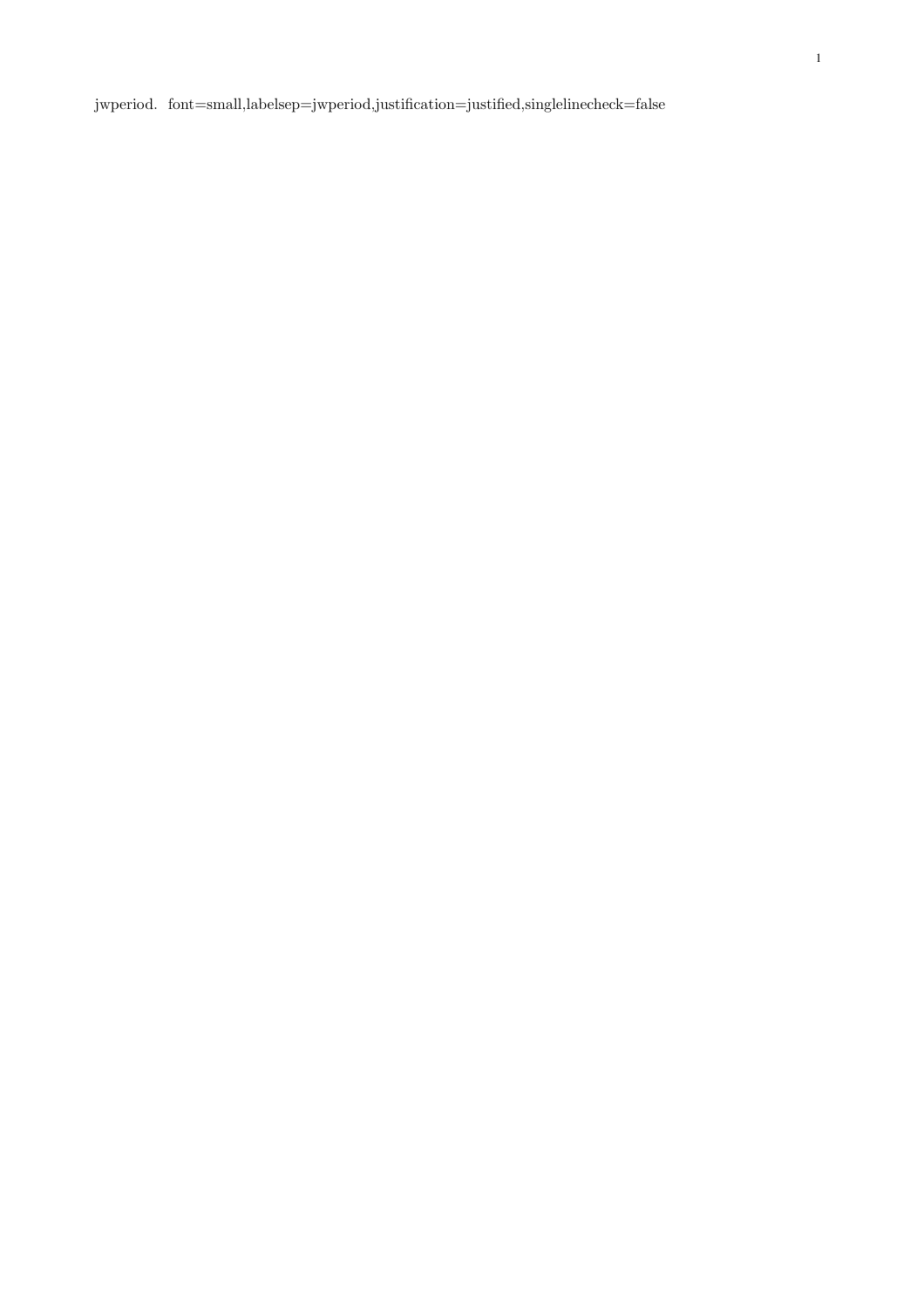# Performance of TCP on low-bandwidth wireless links with delay spikes

Pasi Lassila Pirkko Kuusela

Helsinki University of Technology, P.O.Box 3000, FIN-02015 TKK, Finland.

Email: Pasi.Lassila@tkk.fi, pkuusela@kolumbus.fi

#### SUMMARY

We model the goodput of a single TCP source on a wireless link experiencing sudden increases in RTT, i.e., delay spikes. Such spikes trigger spurious timeouts that reduce the TCP goodput. Renewal reward theory is used to derive a straightforward expression for TCP goodput that takes into account limited sending rates (limited window size), lost packets due to congestion and the delay spike properties such as the average spike duration and distribution of the spike intervals. The basic model is for i.i.d. spike intervals, and correlated spike intervals are modeled by using a modulating background Markov chain. Validation by ns2 simulations shows excellent agreement for lossless scenarios and good accuracy for moderate loss scenarios (for packet loss probabilities less than 5%). Numerical studies have also been performed to assess the impact of different spike interval distributions on TCP performance.

Keywords: TCP performance, wireless networks, spurious timeouts, delay spikes, renewal reward theory, semi-regenerative processes Copyright © 0000 AEIT

## 1. Introduction

TCP is the most widely used transport protocol for reliable data transmission over the Internet. In addition to offering a reliable packet delivery service, TCP also includes functionality for controlling the packet sending rate to avoid congesting the network. However, this functionality has been originally designed based on the characteristics of the fixed network. There the basic operational principle of TCP rate control is roughly that TCP increases its rate as long it is receiving acknowledgements correctly from the receiver, and as soon as a packet loss is detected, it is interpreted to indicate that there is congestion in the network and hence the sending rate should be reduced considerably. As a result of a loss the sending rate is either halved or it can even be reduced back to an initial small value, as happens in the case when the loss is detected via a timeout. To set the value of the timeout timer TCP relies on an adaptive estimation algorithm of the RTT (Round Trip Time). The underlying assumption in

Copyright © 0000 AEIT *Prepared using ettauth.cls [Version: 2007/01/05 v1.00]* the estimation is that changes in the RTT due to random fluctuations of the traffic in the Internet can be tracked but sudden unexpected considerable increases are interpreted as a sign of congestion and hence the timer will expire, triggering TCP's Go-Back-N retransmission scheme, and the sending rate is initialized according to the configured initial window size.

When considering the operation of TCP over a relatively low bandwidth wireless link, the delays in the observed RTTs of TCP can be highly variable. Moreover, the pattern of variability can be such that the measured RTTs contain very sharp spikes which can be even an order of magnitude larger than the typical measured RTT, see the measurement studies in GPRS networks [9],[14] and [11]. Furthermore, the magnitude of the observed RTTs are typically hundreds of milliseconds or even seconds, see [7] and [13]. The RTT estimation algorithm of TCP can not track such sudden considerable increases in the measured RTTs. These sudden increases in RTTs are called *delay*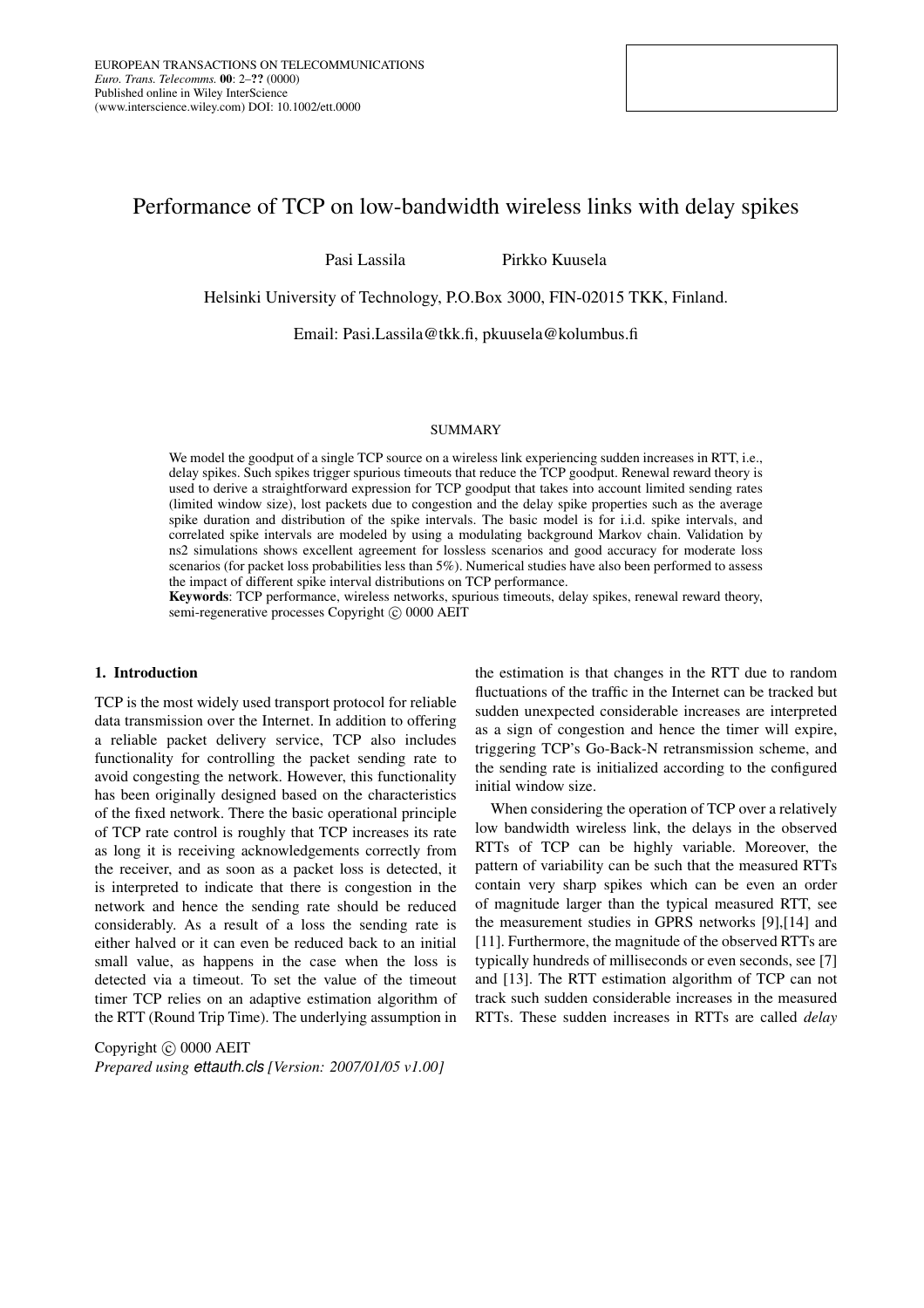*spikes* and potential reasons for their occurrence can be for example [10]: handovers typically result in delay spikes of several seconds occurring at a time scale of minutes in urban environment; link layer error recovery (reliable link layer protocols are usually used in modern cellular systems, such as EDGE/GPRS and UMTS) may also cause delay spikes, especially when the radio channel conditions change abruptly due to the mobile's movement, e.g., when entering a tunnel; scheduling of radio resources between circuit switched calls and data (as in GPRS) can cause delay spikes. These delay spikes trigger so called *spurious timeouts* and result in unnecessary retransmissions and congestion control actions on the part of TCP, as the packets are not lost, they are simply delayed. To enable TCP to handle RTT spikes, some experimental algorithms have been proposed, namely the Eifel algorithm [10],[17], or F-RTO algorithm [24], but even they can not completely remove the effect of delay spikes, and hence evaluating their impact is necessary.

In this paper, we consider a relatively low bandwidth wireless link, e.g., in a GPRS network, with the radio link operating in the reliable mode. A simple modeling framework is provided to study the impact of spurious timeout events on the long run (steady state) *goodput* of TCP, i.e., on the amount of successfully sent traffic per time unit. In addition to the detrimental impact of spurious timeouts on TCP goodput, we also include the impact of congestion related losses in our model, whereas in our earlier paper [16] a lossless low bandwidth GPRS wireless link was considered. On a lossless wireless link a realization of the evolution of TCP sending rate is determined by the following: An RTT spike creates a period of silence during which there is a (spurious) timeout. Then the source starts increasing its sending rate exponentially (slow start) until it reaches a window size corresponding to the maximum sending rate of the physical link given the RTT. The source keeps sending at the maximum rate until there is an RTT spike again and the process repeats. The impact of congestion losses occurring elsewhere along the route of the TCP flow (for example, in the fixed network) is that the sending rate evolution must also account for the characteristic sawtooth pattern and possible congestion related timeouts.

In modeling, the first observation is that these spurious timeouts are caused by random events occurring in the mobile's environment, which are also independent of TCP's packet sending characteristics. Therefore, we model these events as an outside disturbance with various levels of generality regarding the inter-occurrence time of the RTT spikes which trigger spurious timeouts. Initially,

Copyright © 0000 AEIT *Prepared using ettauth.cls* the impact of the length of the RTT spike is taken into account by considering only the mean value of these spikes. In between RTT spikes, we incorporate the above aspects of the sending rate evolution by approximating the exact stochastic sample path behavior by sample path averages assuming that packet losses occur independently with a given probability. First the case of i.i.d. (independent and identically distributed) times between RTT spikes is considered in the framework of renewal reward processes. Then a generalization by using Markov renewal reward theory is given, where the distributions between RTT spikes can be modulated by a background discrete time Markov chain (thus producing correlated times between the RTT spikes). The models are validated through ns2 simulations. The results show excellent agreement for lossless scenarios. Congestion losses have a noticeable impact on performance already when packet loss probability is comparably low, say 2%, and in such circumstances the accuracy of our model is still good, but for higher loss probabilities, say higher than 5%, our models underestimate the performance somewhat. Additionally, we show how the model can be further generalized to include the distribution of the lengths of the RTT spikes (and not only its mean).

The paper is organized as follows: The renewal reward theory and models without and with congestion losses are described in Section 2 in the i.i.d. case. Then several extensions, e.g., non-i.i.d. spike intervals, are outlined in Section 3. In Section 4 results are compared to ns2 simulations and sensitivity on the RTT spike process is studied. Finally, conclusions are given in Section 5.

### *1.1. Related work*

TCP modeling philosophies can be roughly categorized in two: TCP modeling from the point of view of a single TCP connection and TCP bandwidth sharing modeling with multiple flows. We first discuss the modeling of TCP bandwidth sharing, which mostly focuses on fixed networks. In fixed networks, fluid models have been applied extensively for modeling multiple TCP flows sharing the network resources under a static number of flows. In fluid models, the behavior of TCP's sending rate evolution is modeled by differential equations and the impact of losses depends on the packet level model, see, e.g., [20]. It is commonly assumed that during a loss epoch all flows are affected equally. When RED (or any other AQM method) is used, this is a valid assumption since RED will randomize the losses [20]. However, with Drop Tail routers the assumption of all flows being equally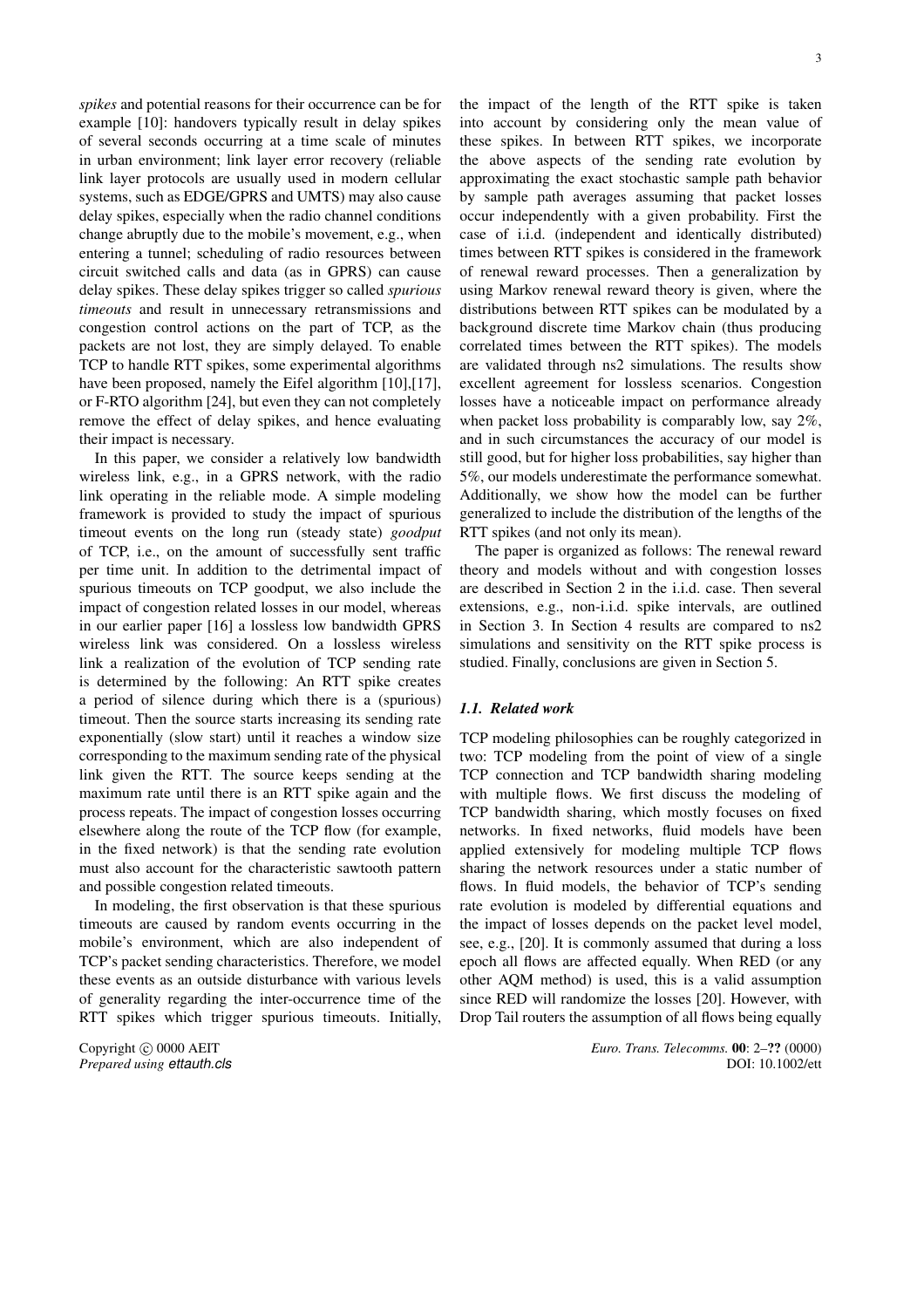affected may not hold, for example flows with higher instantaneous windows will suffer more than flows with small windows. Models including this kind of proportional loss rates are given in [6] and [18]. Typically, fluid models have been used to analyze the (control theoretic) stability of the system. Finally, so called processor sharing models have been applied to model the case where flows have a finite length, they arrive randomly and TCP implements the fair sharing of the resources, see, e.g., [23].

However, in this paper the modeling view point concerns a single TCP flow. In this situation, the idea is to abstract the influence of the network to the notion of the packet loss process, and the interaction with other TCP flows is not considered. A lot of research has been done in modeling the steady state throughput of a single persistent TCP flow in fixed networks with a given packet loss process. The simple 'square-root-p' formula was derived, e.g., in [19]. Using more complex assumptions on the nature of the packet loss process more refined formulas have also been derived, see, e.g., [22] and [3]. Notably, in [3] the loss process can be an arbitrary point process and the throughput of the congestion control phase can be shown to depend on the correlations such that any positive correlations between loss events actually improves the throughput (deterministic loss process being the worst case). Recent work on modeling the delay of non-persistent TCP flows (i.e., the file transfer delay) in fixed networks includes [4] and [5]. The authors in [4] model the rate evolution of TCP for short files at a very detailed level. The approach includes a packet level model of TCP to determine the packet loss probability, which is based on assuming that TCP flows share a single bottleneck link. The work in [5] considers the throughput of a single finite TCP flow in isolation experiencing random losses. By using the properties of so called Mellin transforms, results on the mean throughput and the distribution of the throughput have been obtained.

In TCP models for wireless channels, the per packet loss process is typically presented by a two-state Markov process, representing the wireless channel's alteration between good/bad states, resulting in correlated packet losses, see, e.g., [2],[15], [26]. However, these models do not include spurious timeouts (RTT delay spikes).

Work related to modeling spurious timeouts has been done in [8], where a model for TCP Reno experiencing spurious timeouts has been given which very closely follows the operation of the actual TCP Reno protocol. The model is based on an extension of the well known model in [22] and considers a large bandwidth delay product, with no sending rate limitations (we include the sending rate

Copyright © 0000 AEIT *Prepared using ettauth.cls* limit and congestion losses). The model takes into account packet losses, but the effect of delay spikes are modeled only through the mean length and mean time between the spikes, whereas our model allows to distinguish between different distributions and non-i.i.d. processes. In [1] the measured RTT process has been modeled with a semi-Markov process and from the dynamics of the model the behavior of TCP has been deduced, including the occurrence of spurious timeouts and spurious duplicate ACKs (packets can also be reordered due to delay spikes caused by handoffs). The model does not consider the impact of congestion losses.

In comparison to [8] and [1], using a more abstract representation of how the TCP's goodput accumulates (and not attempting to model the protocol itself), we obtain a model that is straightforward to utilize and which allows quite general RTT spike processes. Finally, in comparison to our earlier paper [16], the present paper includes the impact of congestion losses (i.e., a lossless scenario is not assumed anymore). Also, we generalize the model to allow the RTT spikes to have a distribution (instead of representing the spike durations only through their mean).

#### 2. Renewal model for TCP performance

In this section, the basic model for TCP goodput is derived under the assumption of i.i.d. distributed times between the RTT spikes. We first introduce the theoretical framework, and subsequently give the models without and with congestion losses, respectively.

#### *2.1. Preliminaries and the renewal reward theorem*

We model the TCP goodput (amount of successfully sent traffic per time unit) of one persistent source on a wireless link that represents the joint maximum rate of the time slots reserved for a given user in a GPRS system. The modeling abstraction here is that the impact of the wireless interferences is experienced by TCP as unexpectedly long RTT spikes. Typically, TCP models are discrete and consider the behavior per packet or per RTT round, as in [22]. Our abstraction is a continuous-time model describing the actual TCP sending rate that produces goodput. Similar continuous time approximations have been applied in fixed networks in [12] and [21]. However, common to [22], [12] and many other papers is the use of renewal theory.

In this scenario, the goodput of TCP is determined by an external stochastic process that generates the RTT spikes that lead to TCP timeouts, and possible congestion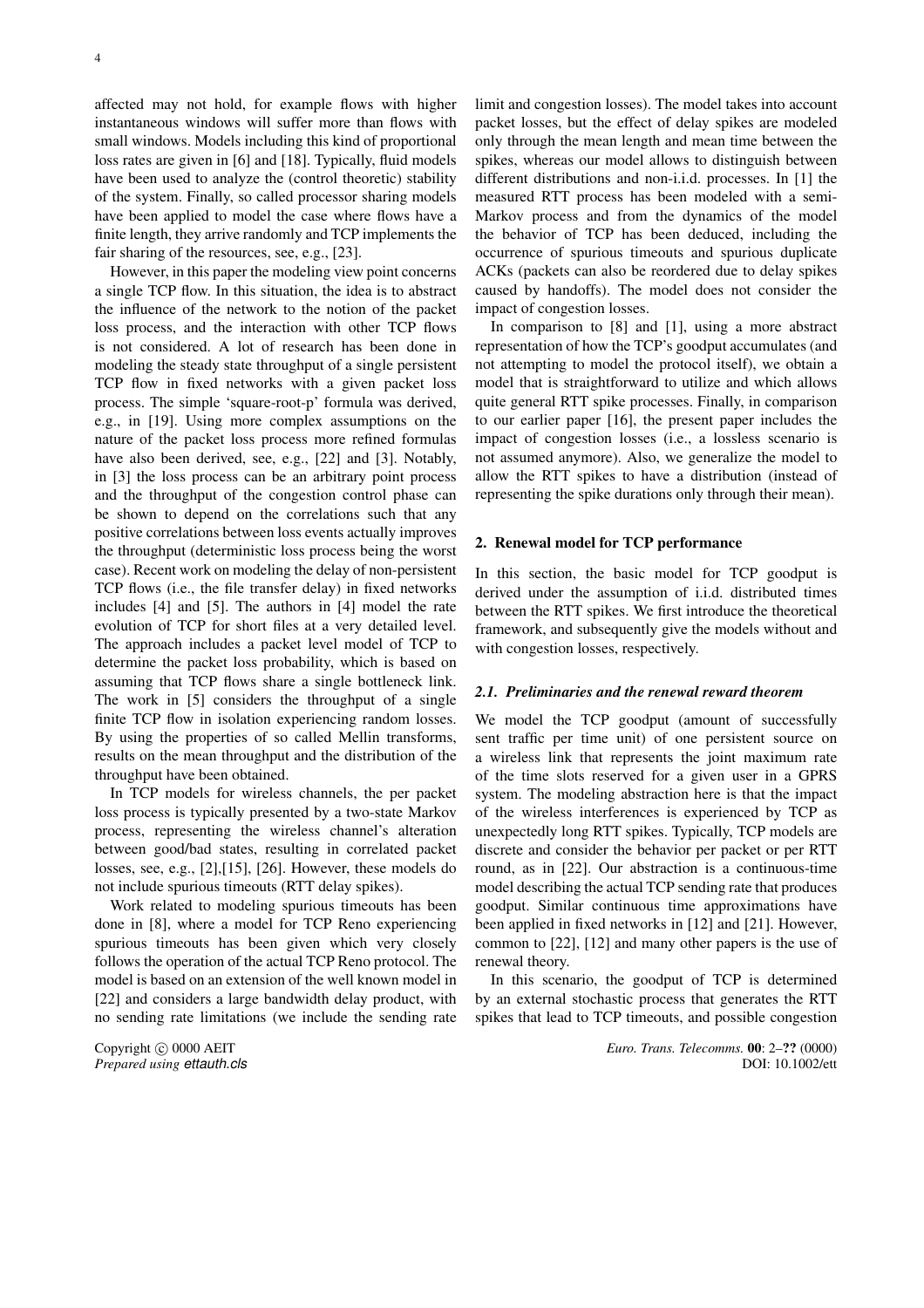related loss events. The intervals between the spikes are random and the duration of the spike is modeled using its mean duration, denoted by SD. The evolution of TCP's (successful) sending rate is described by a) a silence for time SD due to the RTT spike, and b) sending rate evolution according to TCP's rate control algorithms.

Remark 1: During the RTT spike the TCP protocol is likely to perform an exponential back-off (depending on the length of the spike compared to the RTT). If the RTT spike duration is short  $(< 10$  seconds), it is convenient to model the time when no packets get through as the duration of the RTT spike. In this case the times when TCP attempts to send packets is close to the time when the link becomes capable of delivering packets again. If the RTT spike duration is long (15 sec or more) the TCP exponential back-off determines when sending becomes possible.

We model the long term average goodput of the TCP connection by applying the framework of renewal models. Let  $Z_n$  denote the *n*th RTT spike, and take  $Z_0 = 0$ . These are the renewal times. The length of the nth renewal period is denoted by  $T_n = Z_n - Z_{n-1}$ . Consider as the reward the number of packets sent during the nth renewal cycle, denoted by  $A_n$ . By denoting with  $X_n(t)$  the sending rate at time t during the nth cycle,  $A_n$  equals

$$
A_n = \int_0^{T_n} X_n(t) dt.
$$

Assume that the  $T_n$ s are i.i.d. random variables with finite mean  $E(T)$  and probability density function  $f_T$ . According to the well-known renewal reward theorem (see, e.g., [25]), the time-averaged total reward, i.e., TCP goodput  $G_{\text{TCP}}$ , converges to cycle averaged rewards,

$$
G_{\text{TCP}} = \frac{E(A)}{E(T)}.\tag{1}
$$

## *2.2. Basic model without congestion losses*

To derive more explicit forms for the TCP goodput formula we first assume a lossless scenario. In this case, the evolution of TCP's (successful) sending rate is described entirely by a) a silence for time SD due to the RTT spike, b) an exponential increase in the sending rate (the slow start phase), and c) reaching an upper bound on the sending rate due to the low bandwidth of the wireless link. As defined above, the time between the *n*th and  $(n + 1)$ th RTT spike represents the nth renewal period in our model and its length is denoted by  $T_n$ .

The evolution of the time derivative of the TCP's actual sending rate during nth renewal period,  $X_n$ , is modeled

Copyright  $\odot$  0000 AEIT *Prepared using ettauth.cls*



Figure 1: Notation for the renewal model.

according to the phases described earlier

$$
\dot{X}_n(t) = \begin{cases}\n0, & t < SD, \\
\frac{\ln 2}{R} X_n(t) dt, & SD \le t \le L + SD, \\
0, & t > L + SD,\n\end{cases}
$$
\n(2)

where

 $X_n = TCP$  sending rate, with  $X_n(SD) = 1$ ,  $R = TCP's RTT$ .

 $SD = RTT$  spike duration (no goodput increase).

 $L =$  time to reach maximum sending rate  $C_{\text{max}}$ .

For simplicity we have taken  $X_n(SD) = 1$ . Also note that in (2) the term  $\frac{\ln 2}{R}$  implies that the rate doubles for every RTT (slow start). The notation introduced above is illustrated in Figure 1. The solution of (2) is

$$
X_n(t) = \begin{cases} 0, & t < SD, \\ 2^{\frac{t - SD}{R}}, & SD \le t \le L + SD, \\ C_{\text{max}}, & t > L + SD, \end{cases} \tag{3}
$$

where  $L = \frac{R}{\ln 2} \ln C_{\text{max}}$ .

Our reward  $A_n$ , the number of packets sent during the nth renewal cycle, is then given by

$$
A_n = \int_0^{T_n} X_n(t)dt
$$
  
= 
$$
\begin{cases} 0, & T_n < SD, \\ \frac{R}{\ln 2} (2^{\frac{T_n - SD}{R}} - 1), & SD \le T_n \le L + SD, \\ \frac{R}{\ln 2} (2^{\frac{L}{R}} - 1) + \\ C_{\max}(T_n - L - SD), & T_n > L + SD. \end{cases}
$$
(4)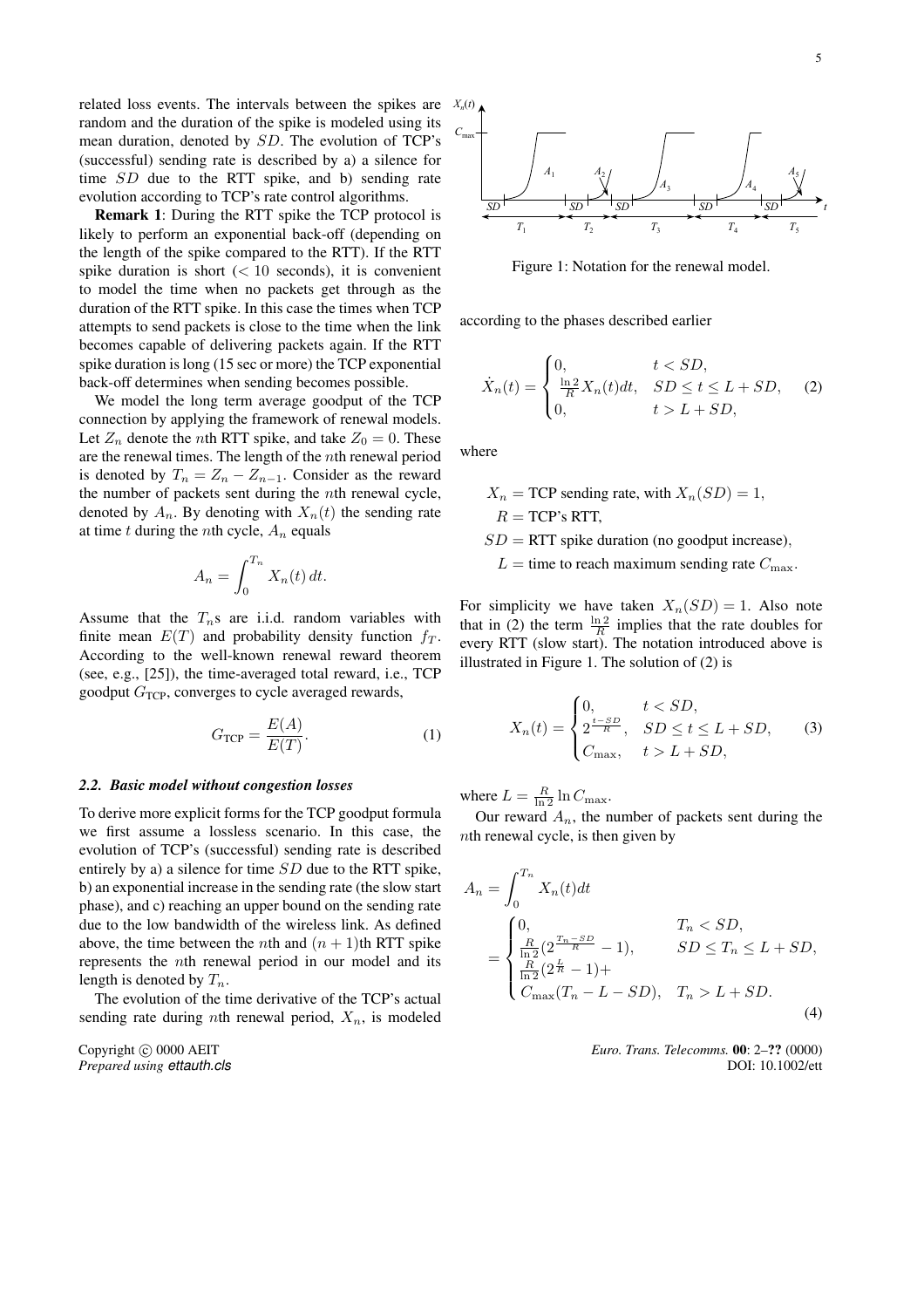To compute  $E(A)$  needed in (1), we integrate (4) over the distribution of the delay spikes,  $f<sub>T</sub>$ ,

$$
E(A) = E\left(\int_0^T X(t)dt\right)
$$
  
=  $\frac{R}{\ln 2} \left(\int_{SD}^{L+SD} (2^{\frac{y-SD}{R}} - 1) f_T(y) dy$   
+  $(C_{\max} - 1) \int_{L+SD}^{\infty} f_T(y) dy\right)$   
+  $C_{\max} \int_{L+SD}^{\infty} (y - L - SD) f_T(y) dy.$ 

and then the TCP goodput is given by (1), i.e.,  $G_{\text{TCP}} =$  $E(A)/E(T)$ . The parameters in the formula are the round trip time  $R$ , the bandwidth limitation  $C_{\text{max}}$ , the RTT spike duration SD and the distribution of the spikes.

*Example with exponential distribution*: The expression for the expected reward simplifies considerably if we assume that the intervals between RTT spikes follow the exponential distribution with parameter  $1/E(T)$ . In that case the goodput becomes

$$
G_{\text{TCP}} = \frac{E(A)}{E(T)}
$$
  
= 
$$
\frac{e^{-SD/E(T)} \left( \frac{R}{E(T)} - \ln 2C_{\text{max}}^{1-R/(E(T) \ln 2)} \right)}{R/E(T) - \ln 2}.
$$

Observe that here the goodput actually depends on the time ratios  $SD/E(T)$  and  $R/E(T)$ , in addition to the bandwidth limitation  $C_{\text{max}}$ .

#### *2.3. Model including congestion losses*

In this section the model is generalized such that the impact of congestion related losses, timeouts and slow starts are approximately included in the model. Even though the wireless link is assumed to be lossless, congestion related packet losses can occur elsewhere along the path of the TCP connection, e.g., in the fixed part of the network.

Essentially, congestion losses make the sending rate of the TCP connection fluctuate according to the familiar sawtooth pattern with randomly varying intervals between the rate drops. Our model does not try to exactly model this stochastic behavior. Instead, our approach is to replace the exact stochastic behavior with a model where the time between losses is a constant representing the mean time between losses. We use the term *congestion cycle* to refer to the rate evolution during the time between loss events.

Copyright  $\odot$  0000 AEIT *Prepared using ettauth.cls*



Figure 2: The three different operation modes of TCP under congestion avoidance.

To be more precise, it is assumed that packet losses occur with a probability  $p > 0$  per packet. Each congestion cycle begins with the retransmission of the packet that was lost at the end of the previous congestion cycle, and after that  $1/p - 1$  packets are sent until a new loss occurs (number of packets sent before packet loss is geometrically distributed). Thus, altogether  $1/p$  packets are sent in each cycle. We assume that the typical operation of TCP under congestion losses obeys the so called congestion avoidance rules (linear increase, multiplicative decrease by factor  $1/2$ , no timeouts or slow starts). Depending on p, the round trip time  $R$  and the rate limit  $C_{\text{max}}$ , we distinguish between three different operation modes for TCP in congestion avoidance: (1) pure sawtooth, (2) cutted sawtooth, and (3) rate limited. Pure sawtooth refers to a situation, where the system parameters are such that TCP rate fluctuates according to a perfect saw tooth pattern with slope equal to  $(1/R)$ . Cutted sawtooth is a situation, where the rate evolution has a linear increase component with the same slope as in pure sawtooth, but rate increase is limited to the physical rate limit  $C_{\text{max}}$ . Finally, rate limited refers naturally to the case where the sending rate evolution is only limited by the physical limit  $C_{\text{max}}$ . These different modes are illustrated in Figure 2.

The idea is then to compute the time it takes to send  $1/p$  packets assuming the above three possible operation modes. This is denoted by  $\tau_{CA}$ , with  $\tau_{CA}$  depending on the system parameters  $C_{\text{max}}$ , p and R. However, just capturing the congestion avoidance behavior of TCP is not enough. To include the impact of congestion related timeouts and slow starts in the model, we also compute  $\tau_{SS}$ , which denotes the time it takes to send  $1/p$  packets assuming the same operation mode as used in  $\tau_{CA}$  with an idle period of length  $TO$  (modeling the mean length of a timeout period), an exponential increase of rate up to a threshold value (which equals the starting value of the corresponding  $\tau_{CA}$  cycle), and the same rate evolution mode as in the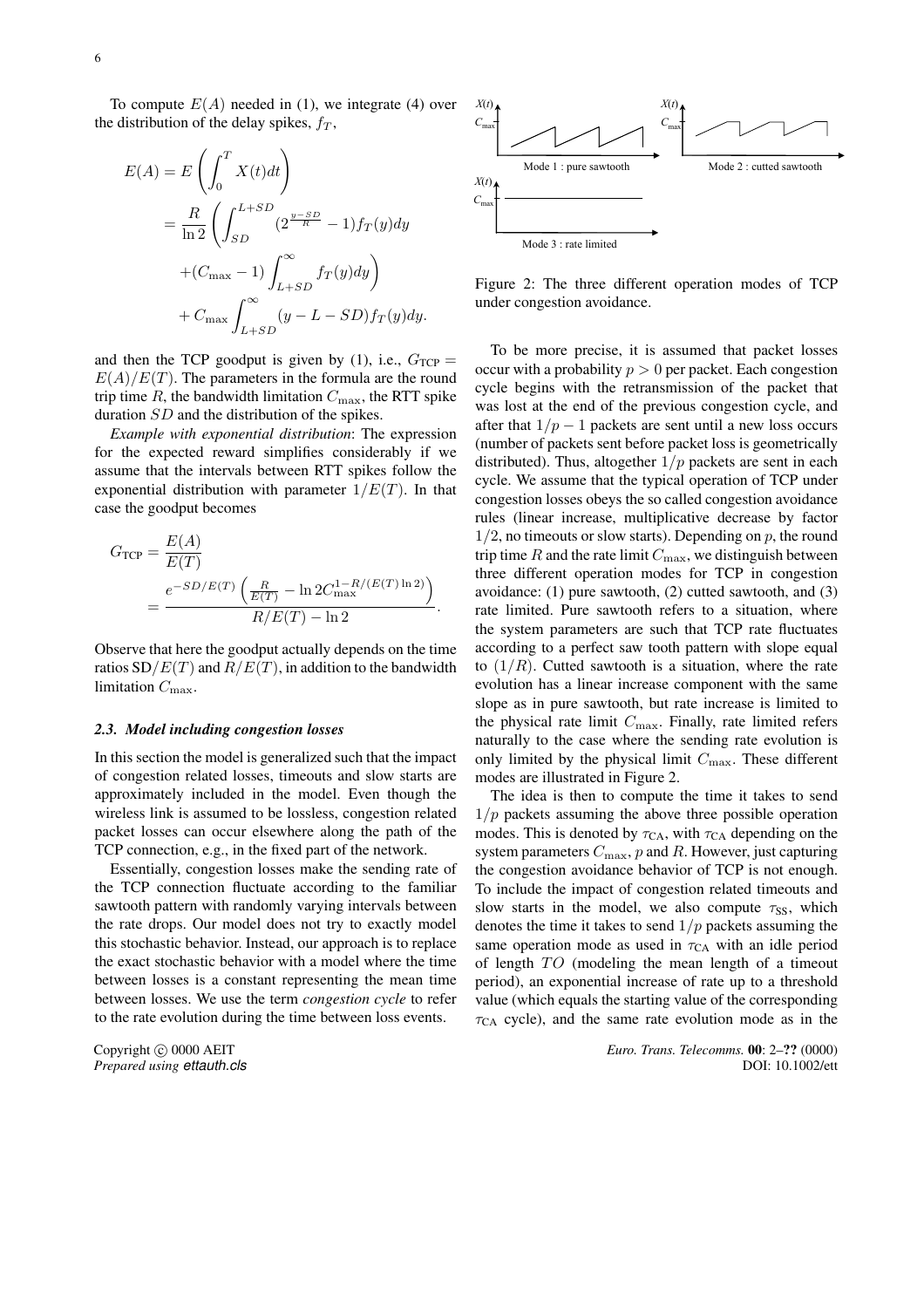corresponding cycles of length  $\tau_{CA}$ . Associated with each cycle is a probability,  $\beta$ , that the cycle is a timeoutslow start cycle or a congestion avoidance cycle, with probability  $(1 - \beta)$ . The probability of a timeout cycle is taken from [22], where a formula is given for the probability of a timeout given the window size  $w$  just prior to the loss event and the packet loss probability  $p$ ,

$$
\beta(w, p) = \min\left(1, \frac{(1 - q^3)(1 + q^3(1 - q^{w-3}))}{1 - q^w}\right), \tag{5}
$$

where  $q = 1 - p$ . Figure 3 illustrates the above by showing the assumed rate evolution of TCP during a congestion cycle (with length  $\tau_{CA}$ ) followed by a slow start cycle (with length  $\tau_{SS}$ ) for the three TCP operation modes.

To keep the presentation at this point succinct we leave the exact derivation of  $\tau_{CA}$  and  $\tau_{SS}$  until later as it involves lengthy, but straightforward calculations (also heuristics for fixing  $w$  in (5) are discussed later). The details can be found in Appendix. It suffices at this point to recall that depending on the parameters  $p$ ,  $R$  and  $C_{\text{max}}$ , we fix the TCP mode and compute  $\tau_{CA}$ . Associated with this we compute the length of the timeout-slow start cycle,  $\tau_{SS}$ , and its probability  $\beta$ . Observe that, in the lossless model in the previous section, we assumed a slowstart after each RTT spike. In contrast to this, now we have slowstarts related to congestion loss timeouts with probability  $\beta$ , but there is no slowstart after each RTT spike.

*2.3.1. Computation of the reward* By conditioning on T, the random variable for the time between delay spikes, we



Figure 3: Illustration of  $\tau_{CA}$  and  $\tau_{SS}$  for the three TCP modes.

Copyright © 0000 AEIT *Prepared using ettauth.cls* can express  $E(A)$  needed in (1) as,

$$
E(A) = E(E(A | T))
$$
  
= 
$$
\int_{SD}^{\infty} E(A | t - SD) f_T(t) dt.
$$
 (6)

The problem is now to determine  $E(A | T')$ , where  $T' =$  $T - SD$ . The rate evolution between delay spikes is represented in our model by two types of cycles with different lengths,  $\tau_{CA}$  and  $\tau_{SS}$ , each with probabilities  $(1 - \beta)$  and  $\beta$ , respectively. Note that  $\tau_{CA} < \tau_{SS}$  for each mode, as both cycles send  $1/p$  packets. We assume that when computing  $E(A | T')$ , the contribution from the last cycle before  $T'$  is reached can, without loss of accuracy, be approximately taken into account by assuming that the number of sent packets during the remainder equals  $(1/p) \cdot \tilde{t}/\tau$ , where  $\tilde{t}$  is the remaining time until T' and  $\tau$ equals  $\tau_{CA}$  or  $\tau_{SS}$  depending on whether the last cycle is of type  $\tau_{CA}$  or  $\tau_{SS}$ . This implies that it is assumed that during the last unfinished cycle, packets are sent at a constant rate.

Let *n* denote the number of *complete*  $\tau_{CA}$  cycles and *m* the number of *complete*  $\tau_{SS}$  cycles in a sequence which is stopped right after  $T'$  is exceeded. The probability of such a sequence obeys the binomial distribution,

$$
Bin(n, m, \beta) = {n + m \choose m} \beta^m (1 - \beta)^n.
$$

To compute  $E(A | T')$  we need to consider whether exceeding is caused by a short ( $\tau_{CA}$ ) or long cycle ( $\tau_{SS}$ ). If it is caused by a short cycle (with probability  $(1 - \beta)$ ), the set of admissible pairs of integer numbers  $(n, m)$ , denoted by  $S_1$ , is defined as

$$
S_1 = \{(n, m) : n\tau_{CA} + m\tau_{SS} < T' \land (n+1)\tau_{CA} + m\tau_{SS} \geq T'\},
$$

and the number of sent packets equals  $(1/p) \cdot (n + m +$  $(T' - n\tau_{CA} - m\tau_{SS})/\tau_{CA})$ . If it is a long cycle (with probability  $\beta$ ) that results in exceeding T', the set of admissible pairs of integer numbers  $(n, m)$ , denoted by  $S_2$ , is defined as,

$$
S_2 = \{(n, m) : n\tau_{\text{CA}} + m\tau_{\text{SS}} < T' \land n\tau_{\text{CA}} + (m+1)\tau_{\text{SS}} \geq T'\},
$$

and the number of sent packets equals  $(1/p) \cdot (n +$  $m + (T' - n\tau_{CA} - m\tau_{SS})/\tau_{SS})$ . Thus,  $E(A|T')$  can be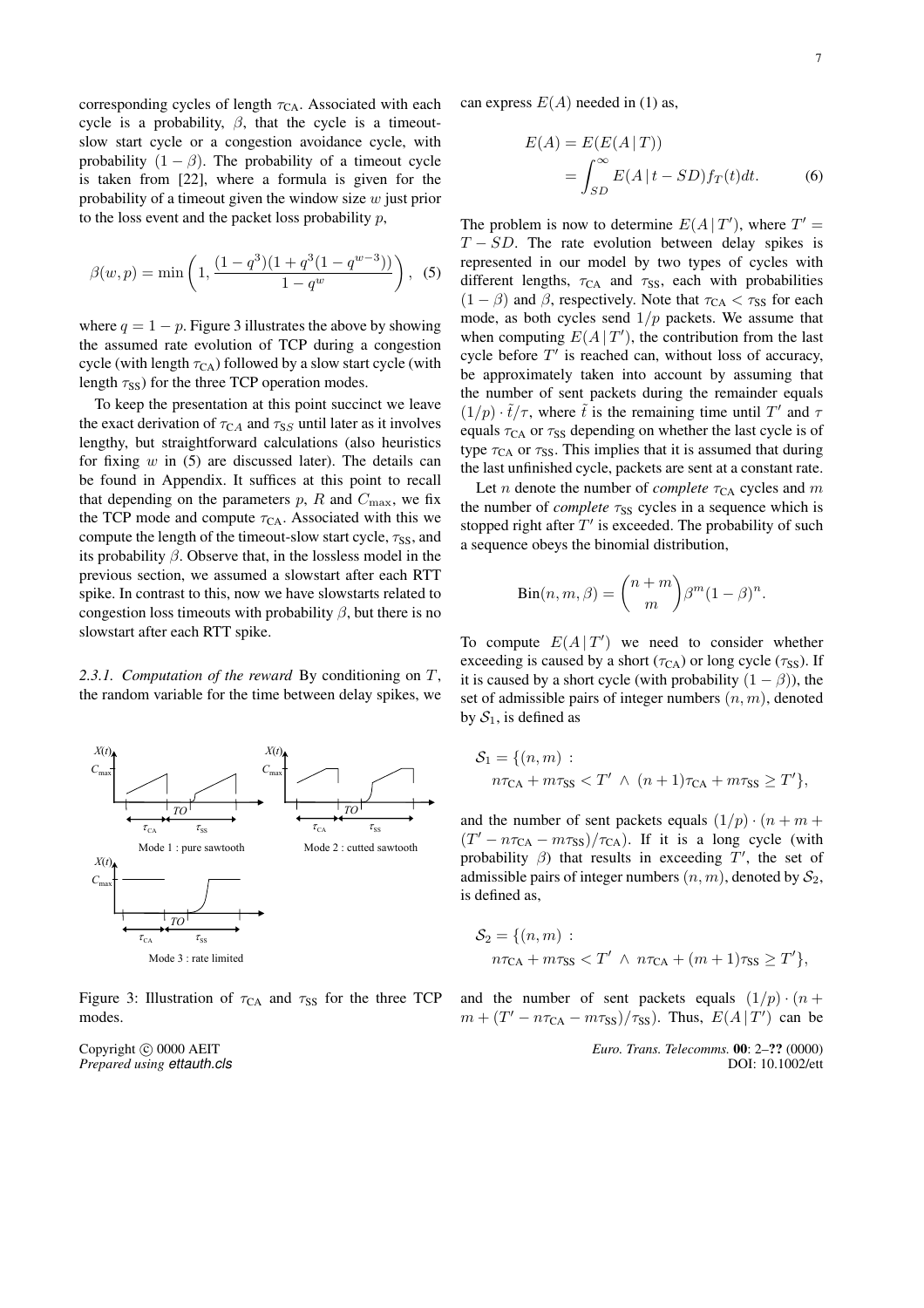expressed as

$$
E(A | T') = \frac{1}{p} \cdot \left( \sum_{(n,m) \in S_1} g_1(n, m, \beta) + \sum_{(n,m) \in S_2} g_2(n, m, \beta) \right), \quad (7)
$$

where the functions  $g_1$  and  $g_2$  are given by

$$
g_1(n, m, \beta) =
$$
  
\n
$$
Bin(n, m, \beta)(1 - \beta) \left( n + m + \frac{T' - n\tau_{CA} - m\tau_{SS}}{\tau_{CA}} \right)
$$
  
\n
$$
g_2(n, m, \beta) =
$$
  
\n
$$
Bin(n, m, \beta) \beta \left( n + m + \frac{T' - n\tau_{CA} - m\tau_{SS}}{\tau_{SS}} \right).
$$

,

Given (7),  $E(A)$  is computed as in (6) and TCP goodput is given by  $(1)$ .

*2.3.2. Approximation using Wald's equation* It is also possible to derive an accurate approximation for  $E(A | T')$ by applying Wald's equation (see [25]). The benefit of the approximation is that it is more explicit than the above exact formula. Wald's equation states that, given a sequence of i.i.d. distributed random variables  $Y_1, Y_2, \ldots$ and a stopping time  $N$  for the  $Y_n$ , then

$$
E\left(\sum_{n=1}^{N} Y_n\right) = E(N)E(Y).
$$

In our case,  $Y_n$  is defined as

$$
Y_n = \begin{cases} \tau_{\text{SS}}, & \text{with probability } \beta, \\ \tau_{\text{CA}}, & \text{with probability } (1 - \beta), \end{cases}
$$

and

$$
E(Y) = \beta \tau_{SS} + (1 - \beta) \tau_{CA}.
$$

The stopping time  $N$  can be defined as the time when  $T'$  is exceeded upon completion of the Nth cycle. Using Wald's equation,  $E(A | T')$  can be bounded by first noting that

$$
(1/p) E(N-1) < E(A \,|\, T') < (1/p) E(N),
$$

from which it follows

$$
(1/p) \frac{E\left(\sum_{n=1}^{N-1} Y_n\right)}{E(Y)} < E(A \,|\, T') < (1/p) \frac{E\left(\sum_{n=1}^{N} Y_n\right)}{E(Y)}.
$$

Copyright © 0000 AEIT *Prepared using ettauth.cls* Because  $T' - \tau_{SS} \leq E\left(\sum_{n=1}^{N-1} Y_n\right)$ ´ and additionally  $T' + \tau_{SS} \ge E\left(\sum_{n=1}^{N} \right)$  $\sum_{n=1}^N Y_n$ ´ , the above can be further bounded

$$
(1/p) \cdot \frac{T' - \tau_{SS}}{E(Y)} < E(A \, | \, T') < (1/p) \cdot \frac{T' + \tau_{SS}}{E(Y)}.\tag{8}
$$

Numerically we have observed that a very good approximation of  $E(A | T')$  is given by taking the average of the upper and lower bounds in (8),

$$
E(A | T') \approx (1/p) \cdot \frac{T'}{E(Y)}.
$$
 (9)

Note that the above approximation  $T'/E(Y)$  for the mean number of cycles, can be also interpreted as following from assuming that we have Poisson arrivals with rate  $1/E(Y)$ . Thus, by (6) and (1), TCP goodput is given by

$$
G_{\text{TCP}} = \frac{1}{E(T)} \int_{SD}^{\infty} E(A | t - SD) f_T(t) dt
$$

$$
\approx \frac{1}{p E(T) E(Y)} \int_{SD}^{\infty} (t - SD) f_T(t) dt. \quad (10)
$$

*Example with exponential distribution*: If we assume that the RTT spikes obey an exponential distribution with mean the K<sub>I</sub> I spike<br> $1/E(T)$ ,  $\int_{ST}^{\infty}$  $\sum_{SD}^{\infty} (t - SD) f_T(t) dt = E(T) \cdot e^{-SD/E(T)}$  and (10) simplifies to

$$
G_{\rm TCP} \approx \frac{e^{-SD/E(T)}}{p \cdot E(Y)}.
$$

Note that above  $E(Y)$  depends on R, p and  $C_{\text{max}}$ .

*Accuracy of the approximation*: Next we illustrate the accuracy of (9) compared to the exact solution (7) when computing the conditional reward  $E(A | T')$ . To this end let us here denote by a the value of  $E(A | T')$  as given by (7) and by  $\hat{a}$  the approximate value of  $E(A | T')$  as given by (9). We are interested in the relative error of the approximation (9), given by  $(a - \hat{a})/a$ , as a function of T. The relevant dependencies in the error are that for small T the error is bigger (especially if  $T < \tau_{SS}$ ) and for large  $T$  the error is close to zero. For a given value of  $T$ the bigger the difference in the value of  $\tau_{SS}$  and  $\tau_{CA}$  the bigger the error. Also, the value of  $\beta$  affects the accuracy. Note that the error does not decrease monotonously for increasing  $T$ . These issues are illustrated in Figure 4, where we plot the relative error as a function of T with  $\tau_{SS} = 1$ for  $\beta = 0.1$  (left figure) and  $\beta = 0.5$  (right figure) with  $\tau_{CA} = 0.1$  or  $\tau_{CA} = 0.5$ . Due to the accuracy and simplicity of (9), in the numerical results of Section 4, we have used the approximation (9) in the computations.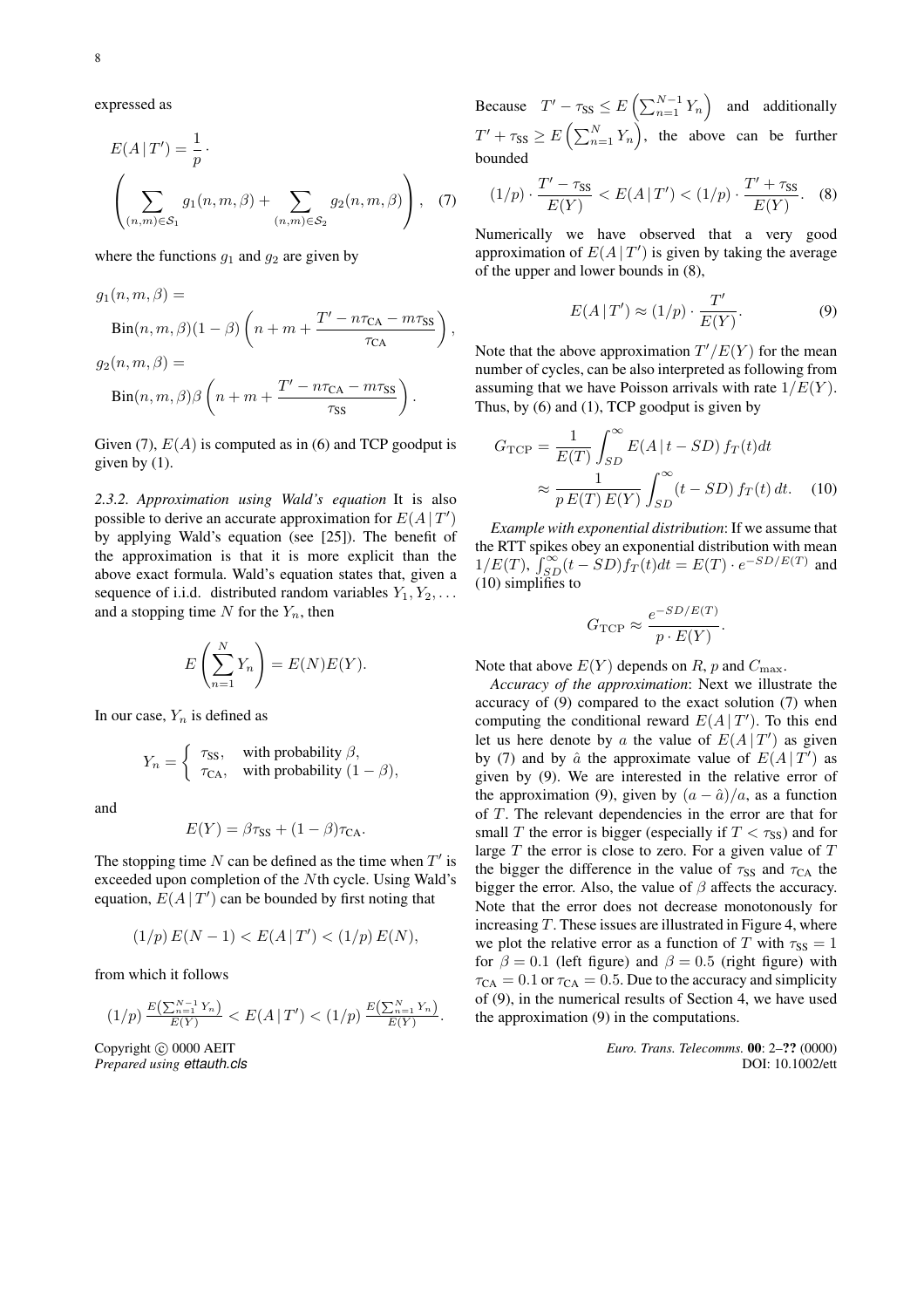

Figure 4: The relative error of (9) compared with (7) as a function of T for  $\beta = 0.1$  (left) and  $\beta = 0.5$  (right) with  $\tau_{SS} = 1$  and  $\tau_{CA} = 0.1$  or  $\tau_{CA} = 0.5$ .



Figure 5: Illustration of the Markov renewal model in the lossless case with slow start.

#### 3. Extensions to the model

### *3.1. Non-i.i.d RTT spike intervals*

In the previous model the intervals between RTT spikes,  $T_n$ s, were required to be i.i.d. Next we show how we can introduce correlation between  $T_n$ s by considering the time-averages of semi-regenerative processes. In such processes the cycles are no longer i.i.d, but periods are "modulated" by an embedded Markov chain  $B_n$ , whose invariant distribution is denoted by  $\pi$ . We assume that the time scale of the modulating process is slower than the RTT spike process.

To illustrate the model in a simple setting we assume that the modulating discrete time Markov process has two states 0 and 1, with transition probabilities  $p_{00}, p_{01}, p_{10}$  and  $p_{11}$ , and hence the equilibrium probabilities are simply  $\pi_0 =$  $p_{10}/(p_{01} + p_{10})$  and  $\pi_1 = p_{01}/(p_{01} + p_{10})$ . Furthermore, the possible state transition times in the modulating process are only the times when an RTT spike occurs. Thus, the state transition times of the embedded process are complete regeneration times of the joint process. This is illustrated for the lossless situation with slow start and rate limitation in Figure 5.

In this case the sequence  $(B_n, (A_n, T_n))$  is a Markov marked chain and  $(B_n, A_n, T_n)$  is called a Markov renewal sequence. Then if  $E_{\pi}(A) < \infty$  and  $E_{\pi}(T) < \infty$ , the

Copyright  $\odot$  0000 AEIT *Prepared using ettauth.cls* renewal reward theorem can be applied by averaging the reward also over the steady state distribution of the modulating Markov process [25],

$$
G_{\rm TCP} = \frac{E_{\pi}(A)}{E_{\pi}(T)}.
$$

*3.1.1. Model without congestion losses* If the RTT spike intervals have a probability density function  $f_0(t)$  at state 0 and  $f_1(t)$  at state 1, the goodput formula becomes

$$
G_{\text{TCP}} = \frac{E_{\pi} \left( \int_0^T X(u) du \right)}{E_{\pi}(T)}
$$
  
= 
$$
\frac{\pi_0 \int_0^{\infty} f_0(t) \int_0^t X(u) du dt}{\pi_0 \int_0^{\infty} f_0(t) t dt + \pi_1 \int_0^{\infty} f_1(t) t dt}
$$
  
+ 
$$
\frac{\pi_1 \int_0^{\infty} f_1(t) \int_0^t X(u) du dt}{\pi_0 \int_0^{\infty} f_0(t) t dt + \pi_1 \int_0^{\infty} f_1(t) t dt}.
$$

*Example with exponential distribution*: If we assume exponential probability densities  $f_0(t) = 1/\mu_0 e^{-t/\mu_0}$  and  $f_1(t) = 1/\mu_1 e^{-t/\mu_1}$ , the goodput formula simplifies to

$$
G_{\text{TCP}} = \frac{\pi_0 e^{-SD/\mu_0} \mu_0 \frac{R - \mu_0 \ln 2 C_{\text{max}}^{1 - \frac{R}{\mu_0 \ln 2}}}{R - \mu_0 \ln 2}}{\pi_0 \mu_0 + \pi_1 \mu_1} + \frac{\pi_1 e^{-SD/\mu_1} \mu_1 \frac{R - \mu_1 \ln 2 C_{\text{max}}^{1 - \frac{R}{\mu_1 \ln 2}}}{R - \mu_1 \ln 2}}{\pi_0 \mu_0 + \pi_1 \mu_1}.
$$
 (11)

*3.1.2. Model with congestion losses* Using the above notation we briefly state how (10) translates into the Markov modulated renewal setting. For general RTT spike distributions we get

$$
G_{\text{TCP}} = \frac{\pi_0 \int_{\text{SD}}^{\infty} E(A \mid t - SD) f_0(t) dt}{\pi_0 \int_0^{\infty} f_0(t) t dt + \pi_1 \int_0^{\infty} f_1(t) t dt} \qquad (12)
$$

$$
+ \frac{\pi_1 \int_{\text{SD}}^{\infty} E(A \mid t - SD) f_1(t) dt}{\pi_0 \int_0^{\infty} f_0(t) t dt + \pi_1 \int_0^{\infty} f_1(t) t dt} \qquad (13)
$$

$$
\approx \frac{\pi_0 \int_{\text{SD}}^{\infty} (t - \text{SD}) f_0(t) dt}{p E(Y) (\pi_0 \int_0^{\infty} f_0(t) t dt + \pi_1 \int_0^{\infty} f_1(t) t dt)} \qquad (14)
$$

$$
+ \frac{\pi_1 \int_{\text{SD}}^{\infty} (t - \text{SD}) f_1(t) dt}{p E(Y) (\pi_0 \int_0^{\infty} f_0(t) t dt + \pi_1 \int_0^{\infty} f_1(t) t dt)}.
$$

*Example with exponential distribution*: Again, if we assume exponential probability densities  $f_0(t)$  and  $f_1(t)$ , as above, we get

$$
G_{\rm TCP} \approx \frac{\pi_0 \mu_0 e^{-\rm SD/\mu_0} + \pi_1 \mu_1 e^{-\rm SD/\mu_1}}{(\pi_0 \mu_0 + \pi_1 \mu_1) p E(Y)}.
$$
 (13)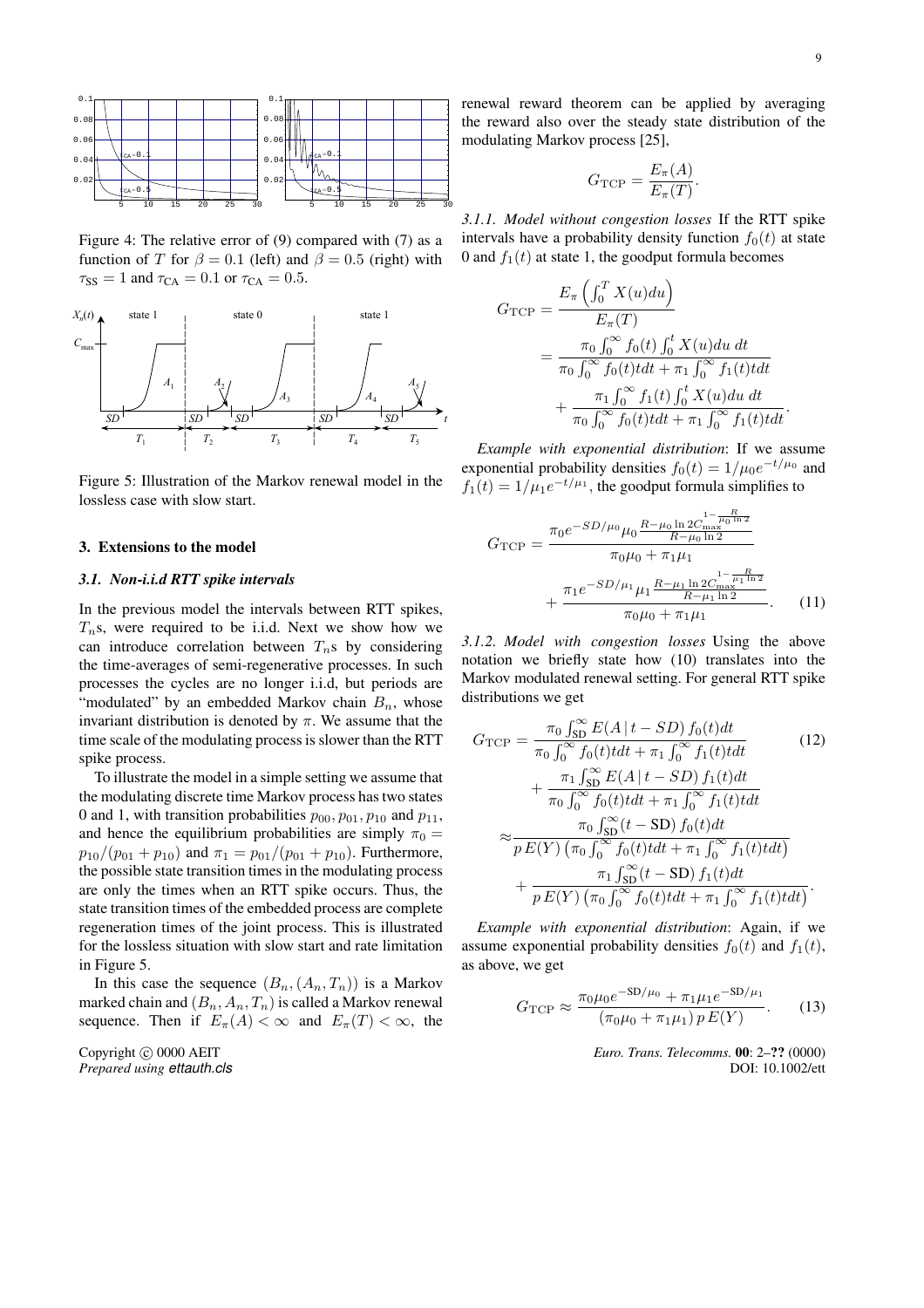#### *3.2. Including the distribution of delay spike lengths*

Thus far we have assumed that the length of the RTT spikes is constant, denoted by SD. As mentioned before, SD can be interpreted as modeling the mean length of the RTT spikes. The model can, however, be easily modified to allow a distribution for the RTT spikes. To this end, consider the case where the length of the RTT spikes are random variables denoted by SD and have a common distribution with density  $f_{SD}(\cdot)$ . Thus, associated with the *nth* renewal period  $Z_n$  we have  $SD_n$ . We assume that the value of  $SD_n$  is independent of  $Z_n$ . If  $T_{n+1} = Z_{n+1}$  –  $Z_n$  <  $SD_n$ , i.e., the next renewal epoch occurs before the nth spike is over, the reward from such realizations equals zero. With this, (6) can be expressed as

$$
E(A) = \int_0^\infty f_{SD}(\tau) \int_\tau^\infty E(A \mid t - \tau) f_T(t) dt d\tau.
$$

#### 4. Numerical results

#### *4.1. Validation of the models*

To validate our models we have used the ns2 simulator equipped with the RTT spike generator contributed by Andrei Gurtov<sup>∗</sup> . The simulation scenario that is used to estimate the goodput consists of transmitting TCP data over a single link having a constant service rate, but which can be turned on/off for random periods of time (to generate the RTT spikes). The TCP source type used in the simulations is TCP SACK. To estimate the goodput, we simply send a large file  $(3 \cdot 10^6$  packets) over the link and measure the time it took for TCP to send the given number of packets. To enforce the sending rate limit on TCP we have set the maximum window to be equal to the bandwidth delay product of the simulated system.

The accuracy of our model is evaluated for a small and larger bandwidth delay product scenario. To this end, we fix the packet size at 576 bytes and link oneway propagation delay equals 100 ms and we experiment with a low bandwidth link with rate 40 kbps and a higher bandwidth link with rate 100 kbps. These link speeds are comparable to those achieved with present day EDGE/GPRS systems. In the models, we also take here  $R$ to include the packet transmission time (in addition to the propagation delay), i.e.,  $R = 2 \cdot \text{link propagation delay} +$ packet transmission time  $\approx 315$  ms. This represents the average value of the RTT when RTT spikes are excluded,

and it is comparable with measurement results on RTTs in GPRS systems, see, e.g., [9, 14, 11, 7, 13]. Additionally, we vary the length of the RTT spikes (long/medium/short spikes) and also study the impact of congestion losses.

First the case of long RTT spikes is considered; in the simulations the spike durations were uniformly distributed in the range  $[5, 10]$  s, i.e.,  $SD = 7.5$  s in our models. The goodput is evaluated as a function of the mean time between RTT spikes,  $E(T)$ . In the simulations for each  $E(T)$ , the spikes are uniformly distributed in the range  $[10, 2 \cdot E(T) - 10]$  s. This range of delays is reasonable when the spikes are triggered, e.g., by hand overs and dynamic resource allocation at the link layer, see [10]. The results are in Figure 6 for three different loss scenarios: 0% loss (square), 2% loss (diamond), and 5% loss (triangle). The simulation results are always shown in dashed lines and the analytical results from the models in solid lines.

We see that in the low bandwidth lossless case the model and the simulations match exactly. In the low bandwidth case when packet losses are present, the model typically overestimates the goodput, but the agreement is very good. When the bandwidth is increased to 100 kbps, the lossless model overestimates the goodput, which is natural as we allow exponential increase of the bandwidth up to the bandwidth limitation (whereas in reality TCP switches to a linear increase after slowstart threshold is reached). In the model with packet losses the congestion avoidance behavior is incorporated in the model. There we overestimate the goodput for low packet loss and underestimate it for higher packet loss. The accuracy up to 2% packet losses is very good.

In the above, the spike process produces rather long spikes (with a mean  $SD = 7.5$  s), whereas the typical RTT equals roughly 300 ms. Then it can be anticipated that the spikes are indeed dramatic enough such that TCP's RTT estimator mechanism can not learn the properties of the spike process. Hence, our assumption that every spike results in a timeout and slow start is mostly valid. However, if the duration of the spikes is shortened, this may not necessarily be the case anymore. To check this, same simulations as earlier (with low/high bandwidth) were performed where the spike durations were generated from a uniform distribution in the range  $[1, 5]$  (with a mean  $SD = 3$  s) and in the range [1, 2] (with mean  $SD = 1.5$  s). The results are shown in Figure 7 and Figure 8.

Similar observations as made for  $SD = 7.5$  s in Figure 6 apply to the case here when  $SD = 3$  s in Figure 7, i.e., the spikes are long enough so that TCP's timer mechanism can not adapt to the spikes. However, the results for the case where  $SD = 1.5$  s reveal that now

<sup>∗</sup>Patches are available from http://www.cs.helsinki.fi/u/ gurtov/ns/

Copyright  $\odot$  0000 AEIT *Prepared using ettauth.cls*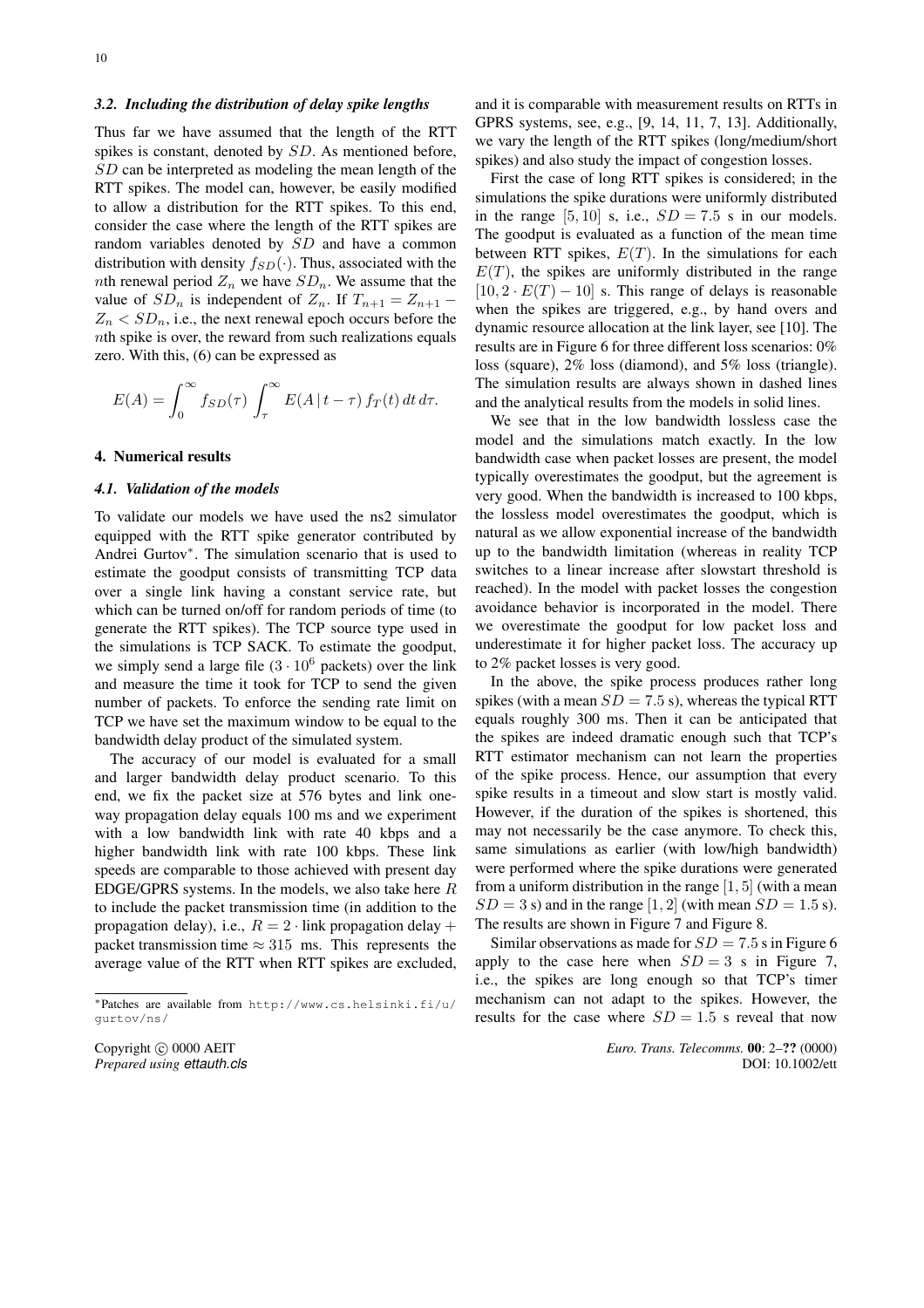

Figure 6: Comparison of model (solid lines) and simulations (dashed lines) in low (left) and higher (right) bandwidth delay product scenarios when delay spikes have long durations  $(SD = 7.5 \text{ s})$ .



Figure 7: Comparison of model (solid lines) and simulations (dashed lines) in low (left) and higher (right) bandwidth delay product scenarios when delay spikes have somewhat shorter durations  $(SD = 3 s)$ .



Figure 8: Comparison of model (solid lines) and simulations (dashed lines) in low (left) and higher (right) bandwidth delay product scenarios when delay spikes have short durations  $(SD = 1.5 \text{ s})$ .

TCP's timer mechanism has indeed adapted to the spikes. This can be seen in Figure 8 especially clearly for the low bandwidth case for the lossless model (the topmost pair of lines). In earlier scenarios our model predicted the performance very accurately. Now the model underestimates the performance and this underestimation is due to that now in the simulation TCP does not have a slow start (causing loss of goodput) after every RTT spike (as is assumed in the model). This is especially clear when the spikes occur frequently with  $E(T) < 7$ . There the impact of the assumed slowstart after each RTT spike causes the goodput to drop quickly and the predicted

Copyright © 0000 AEIT *Prepared using ettauth.cls*

performance even becomes worse than for scenarios where we have congestion losses (remember that in the model with congestion losses there is no slowstart after an RTT spike). In fact, a better approximation in this case would be given by the model with congestion losses where loss probability  $p$  is given a value that is numerically close to zero (say,  $p = 10^{-6}$ ). On the other hand, for the lossy cases our model behaves again as earlier, i.e., the model slightly overestimates the performance. For high bandwidth scenario without packet losses we either overestimate or underestimate the goodput depending on the mean time between the RTT spikes. When packet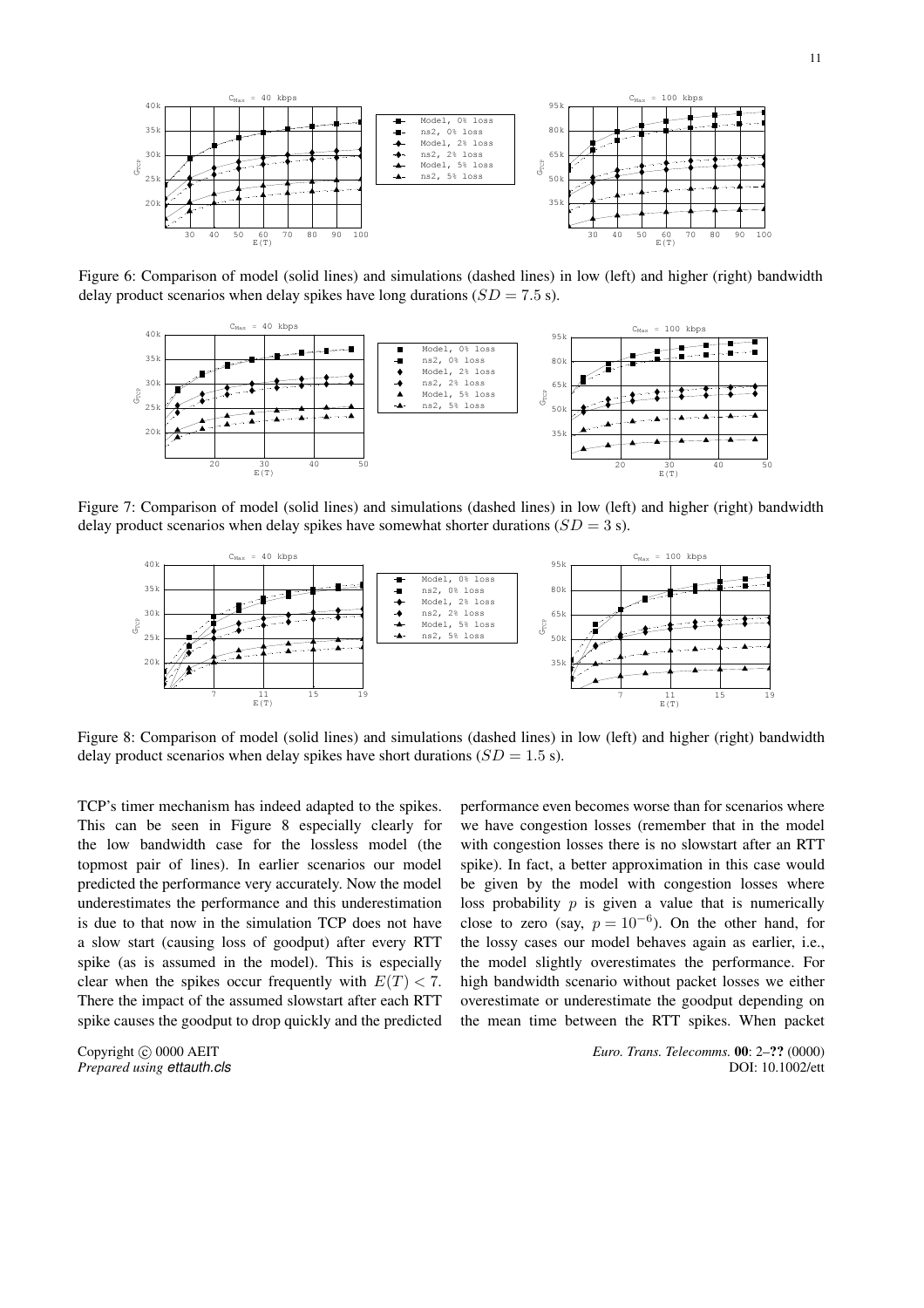losses are present, the model underestimates the goodput, especially for the 5% loss case.

## *4.2. Sensitivity of performance to RTT spike distribution*

Now we illustrate in Figure 9 the effect of the RTT spike distribution on the TCP goodput in the lossless model (left figure) and the model with packet losses (right figure). The x-axis is the mean of the given distribution and the y-axis is the corresponding estimate for the TCP goodput in bps obtained from the exact result for the lossless case or the approximation (10) for the case with packet losses.

In the Pareto distribution the shape parameter equals 1.5; the uniform distribution is located at the interval  $[E(T) - min(E(T), 5), E(T) + min(E(T), 5)]$ . Markov modulating process is illustrated by using exponential distributions with  $\pi_0 = \pi_1 = 1/2$  and  $\mu_0 = 0.25E(T)$  and  $\mu_1 = 1.75E(T)$ , i.e., in state 0 RTT spikes are more frequent than in state 1. The curves are calculated from (11) and (13). The RTT spike duration is  $SD = 5$  and the other parameters are: maximum rate 40 kbps, packet size 576 bytes, propagation delay 0.6 sec, which give rise to  $R = 720$  ms and  $C_{\text{max}} = 8.68$  pkts/s. In the model with packet losses the loss probability  $p = 0.02$  is illustrated.

For the TCP goodput the worst case of RTT spikes in both models is the uniform distribution. This is because  $n$  bursty spikes yield a better goodput than n uniformly distributed spikes on a time interval of the same length. The benefit of bursts can be seen by comparing the Pareto and exponential distributions. Moreover, the exponential distribution and the Markov modulated exponential distribution have the same mean, but in the Markov modulated version spikes arrive frequently in state 0 and very seldom in state 1. Thus the modulated RTT process yields throughout a higher goodput. The impact of correlation in RTT spikes on the goodput is in agreement with the result on the TCP AIMDcomponent analyzed in [3].

In the model with congestion losses the packet loss probability in the range of 1–10% does not change appreciably how the different RTT spike distributions compare to each other. Only the general level of the goodput is lowered when the packet loss probability increases, as  $p$  is a scale factor in formula (10).

#### 5. Conclusions

On a wireless link, the observed RTTs of TCP can be highly variable and the pattern of variability may contain sharp spikes, called delay spikes. These result in

Copyright © 0000 AEIT *Prepared using ettauth.cls* spurious timeouts that lower the TCP performance. We have provided a facile modeling framework to study the impact of such RTT spikes on the goodput of a TCP source.

Delay spikes, or RTT spikes, are triggered by random events occurring in the mobile's environment. Hence we have modeled the delay spikes as an outside disturbance. First, the case of i.i.d. spike intervals was considered in the framework of renewal reward theory and we derived an expression for the TCP goodput. In the modeling, we have first considered a lossless low bandwidth link on which the rate of successfully sent TCP packets is described by a) a silence for the mean duration of the delay spike, b) exponential increase (the slow start phase) and c) reaching the maximum rate due to bandwidth (window) limitation. Then a model has been presented that includes also congestion related packet losses by approximately taking into account the usual sawtooth pattern in the TCP sending rate, possible slow starts and congestion related timeouts between the RTT spikes, as well as a limited sending rate. Correlation between RTT spike intervals has been incorporated using a modulating embedded discrete time Markov chain and Markov renewal reward results.

Validation with ns2 showed that our models closely approximate the TCP goodput in the presence of RTT spikes. In the lossless modeling scenario with a low bandwidth link the agreement with simulation is excellent. For a higher bandwidth link our model slightly overestimates the lossless goodput (as we allow exponential increase up to the bandwidth limitation). For the cases with congestion losses, the accuracy of the model is still very good for the low bandwidth case, but for the higher bandwidth case accuracy is still good up to 5% losses but with even higher loss rates our model is underestimating the performance somewhat. Finally, by studying the sensitivity of the goodput on the RTT spike interval distribution, we observed that in both models bursty spikes give higher goodput. This is similar to the result in [3] that studied the congestion control component of the TCP.

Currently the model is for a greedy TCP source, i.e., we assume that the TCP source has always data to send. One interesting direction for future research is to include a session structure in the model with thinking times and finite file sizes with random lengths.

#### Acknowledgement

We are grateful to Dr. Samuli Aalto and Dr. Esa Hyytiä for helpful discussions and comments.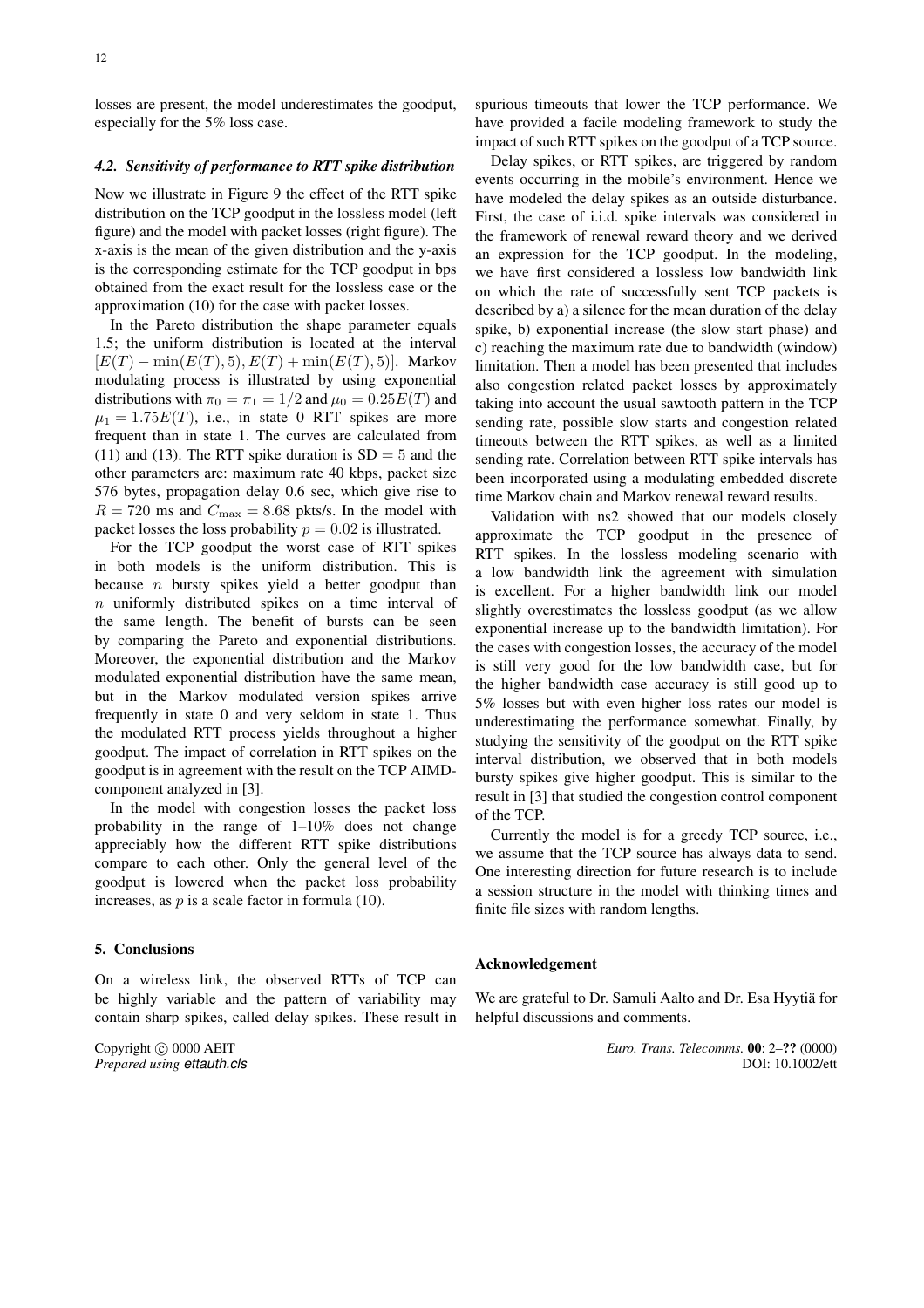

Figure 9: The impact of RTT spike interval distribution on TCP goodput for the lossless model (left) and model with congestion losses (right).

#### **REFERENCES**

- 1. A. A. Abouzeid and S. Roy. Stochastic modeling of TCP in networks with abrupt delay variations. *ACM/Kluwer Wireless Networks*, 9(5), 2003.
- 2. A. A. Abouzeid, S. Roy, and M. Azizoglu. Stochastic modeling of TCP over lossy links. In *Proceedings of IEEE INFOCOM*, Tel Aviv, Israel, March 2000.
- 3. E. Altman, K. Avrachenkov, and C. Barakat. A stochastic model of TCP/IP with stationary random losses. In *Proceedings of ACM SIGCOMM*, Stockholm, Sweden, August 2000.
- 4. U. Ayesta, K. Avrachenkov, E. Altman, C. Barakat, and P. Dube. Multilevel approach for modeling short TCP sessions. In *Proceedings of 18th International Teletraffic COngress (ITC 18)*, Berlin, Germany, August 2003.
- 5. F. Baccelli and D. R. McDonald. A stochastic model for the throughput of non-persistent TCP flows. In *Proceedings of* throughput of non-persistent TCP flows. *ValueTools 2006*, Pisa, Italy, October 2006.
- 6. F. Baccelli, D. R. McDonald, and J. Reynier. A mean-field model for multiple TCP connections through a buffer implementing RED. *Performance Evaluation*, 49, 2002.
- 7. P. Benko, G. Malicsko, and A. Veres. A large-scale, passive analysis of end-to-end TCP performance over GPRS. In *Proceedings of IEEE INFOCOM*, Hong Kong, China, March 2004.
- 8. S. Fu and M. Atiquzzaman. Modeling TCP reno with spurious timeouts in wireless mobile environment. In *Proceedings of 12th International Conference on Computer Communications and Networks*, Dallas, Texas, USA, October 2003.
- 9. A. Gurtov. Effect of delays on TCP performance. In *Proceedings of IFIP Personal Wireless Communications*, Lappeenranta, Finland, August 2001.
- 10. A. Gurtov and S. Floyd. Modeling wireless links for transport protocols. *ACM Computer Communications Review*, 34(2), 2004.
- 11. A. Gurtov, M. Passoja, O. Aalto, and M. Raitola. Multilayer protocol tracing in a GPRS network. In *Proceedings of the IEEE Vehicular Technology Conference*, Vancouver, BC, Canada, September 2002.
- 12. I. Kaj and J. Olsén. Throughput modeling and simulation for single connection TCP-tahoe. In *Proceedings of 17th International Teletraffic Congress (ITC 17)*, December 2001.
- 13. J. Kilpi and P. Lassila. Micro- and macroscopic analysis of RTT variability in GPRS and UMTS networks. In *Proceedings of Networking 2006*, Coimbra, Portugal, May 2006.
- 14. J. Korhonen, O. Aalto, A. Gurtov, and H. Laamanen. Measured performance of GSM HSCSD and GPRS. In *Proceedings of the IEEE Conference on Communications*, St. Petersburg, Russia, June 2001.

Copyright  $\odot$  0000 AEIT *Prepared using ettauth.cls*

- 15. A. Kumar. Comparative performance analysis of versions of TCP in a local network with a lossy link. *IEEE/ACM Transactions on Networking*, 6(4), 1998.
- 16. P. Kuusela and P. Lassila. Modeling the impact of delay spikes on TCP performance on a low bandwidth GPRS wireless link. In *Proceedings of 16th ITC Specialist Seminar*, Antwerpen, Belgium, September 2004.
- 17. R. Ludwig and R. H. Katz. The eifel algorithm: making TCP robust against spurious retransmissions. *ACM Computer Communications Review*, 30(1), 2000.
- 18. M. A. Marsan, M. Garetto, P. Giaccone, E. Leonardi, E. Schiattarella, and A. Tarello. Using partial differential equations to model TCP mice and elephants in large IP networks. *IEEE Transactions on Networking*, 13(6), 2005.
- 19. M. Mathis, J. Semke, J. Mahdavi, and T. Ott. The macroscopic behavior of the TCP congestion avoidance algorithm. *ACM Computer Communications Review*, 27(3), 1997.
- 20. S. Misra, W .B. Gong, and D. Towsley. Fluid-based analysis of a network of AQM routers supporting TCP flows with an application to RED. In *Proceedings of ACM SIGCOMM*, August 2000.
- 21. J. Olsén and I. Kaj. Slowstart window modeling for single connection TCP-tahoe. Technical Report, University of Uppsala, Sweden, Report 2001:21, 2001.
- 22. J. Padhye, V. Firoiu, D. Towsley, and J. Kurose. Modeling TCP throughput: a simple model and its empirical validation. In *Proceedings of ACM SIGCOMM*, September 1998.
- 23. J. Roberts. A survey on statistical bandwidth sharing. *Computer Networks*, 45, 2004.
- 24. P. Sarolahti, M. Kojo, and K. Raatikainen. F-RTO: an enhanced recovery algorithm for TCP retransmission timeouts. *ACM Computer Communications Review*, 33(2), 2003.
- 25. R. Wolff. *Stochastic Modeling and the Theory of Queues*. Prentice-Hall, 1989.
- 26. M. Zorzi, A. Chockalingam, and R. R. Rao. Throughput analysis of TCP on channels with memory. *IEEE Journal on Selected Areas in Communications*, 18(7), 2000.

### Appendix: Derivation of  $\tau_{CA}$ ,  $\tau_{SS}$  and  $\beta$

In the pure sawtooth case, the rate evolution during  $\tau_{CA}$ is determined by a linear increase from  $x_0^{(1)}$  to  $2x_0^{(1)}$  with a slope  $1/R$  (see Figure 10), i.e., rate is halved upon each loss. Thus, we have that  $2x_0^{(1)} = x_0^{(1)} + \tau_{CA}/R$  and the area under the curve should equal  $1/p$ . In the cutted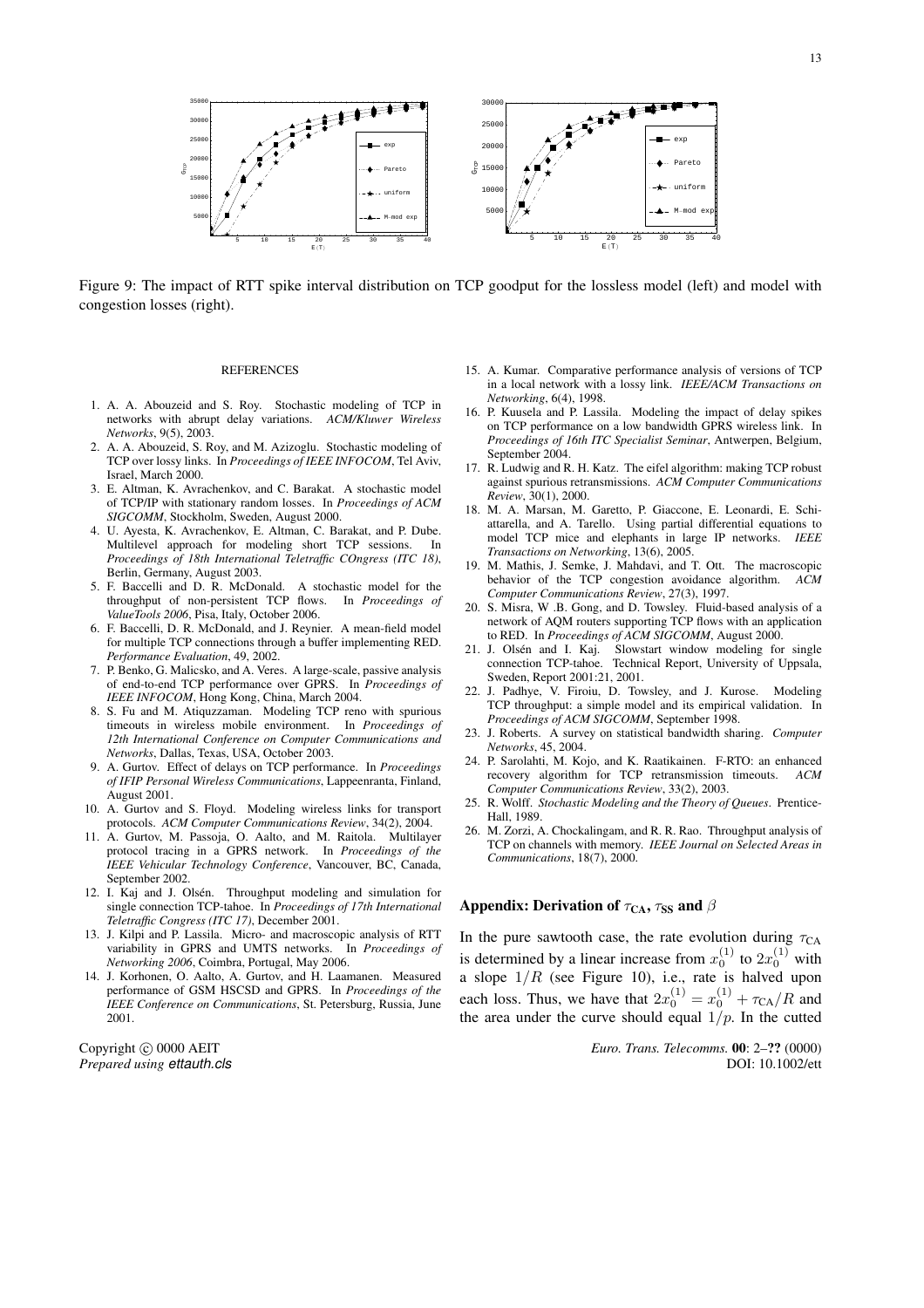sawtooth case (see Figure 10), the rate increases linearly from  $x_0^{(2)}$  to  $C_{\text{max}}$  after which the congestion window still increases linearly (the dashed line) but packets are sent only at the rate  $C_{\text{max}}$ . We again have the relations that  $2x_0^{(2)} = x_0^{(2)} + \tau_{CA}/R$  and the area under the curve equals  $1/p$  (number of sent packets), and  $\tau_{CA}$  can be deduced from these. In the rate limited case,  $\tau_{CA}$  simply equals the time it takes to send  $1/p$  packets with rate  $C_{\text{max}}$ . After some algebraic manipulations, we arrive at

$$
\tau_{\rm CA} = \begin{cases}\n\tau_{\rm CA}^{(1)} = \sqrt{\frac{2R}{3p}},\\
\text{if } 0 \le x_0^{(1)} < \frac{C_{\rm max}}{2},\\
\tau_{\rm CA}^{(2)} = R \left( 2C_{\rm max} - \sqrt{3C_{\rm max}^2 - \frac{2}{pR}} \right),\\
\text{if } \frac{C_{\rm max}}{2} \le x_0^{(2)} \le C_{\rm max}\\
\tau_{\rm CA}^{(3)} = \frac{1/p}{C_{\rm max}}, \quad \text{otherwise,}\n\end{cases}
$$
\n(14)

where

$$
\begin{cases}\nx_0^{(1)} = \sqrt{2R/(3p)}, \\
x_0^{(2)} = 2C_{\text{max}} - \sqrt{3C_{\text{max}}^2 - 2/(pR)}.\n\end{cases}
$$
\n(15)

Note that when  $x_0^{(1)} = C_{\text{max}}/2$  then  $x_0^{(2)} = C_{\text{max}}/2$ , i.e., the limits in (14) are continuous.



Figure 10: Illustration and notation for different  $\tau_{CA}$  cycles.

As discussed earlier, associated with each  $\tau_{CA}$  is  $\tau_{SS}$ , the time it takes to send  $1/p$  packets assuming a constant silence period,  $TO$ , a slow start and, after that, the same rate evolution as in the corresponding  $\tau_{CA}$  cycle. Let

Copyright © 0000 AEIT *Prepared using ettauth.cls*

us consider fist the case that  $\tau_{CA} = \tau_{CA}^{(1)}$ , i.e., the pure sawtooth case. The corresponding timeout-slow start cycle is determined by a constant silence period of length  $TO$ , an exponential rate increase obeying  $x(t) = 2^{t/R}$  up to  $x_0^{(1)}$  as given by (15), a linear increase with slope  $1/R$ until  $x'$  at which point  $1/p$  packets have been sent (see Figure 11). In this case,  $\tau_{SS} = TO + t_1 + t_2$ , where  $t_1$  is the length of the slow start period and  $t_2$  the length of the linear increase period. The time  $t_1 = R \log_2 x_0^{(1)}$  and during this time  $a_1 = R(x_0^{(1)} - 1)/\ln 2$  packets are sent. During  $t_2$ ,  $a_2 = t_2 x_0^{(1)} + t_2^2/(2R)$  packets are sent. During  $t_1 + t_2$  altogether  $1/p$  packets are sent, which results in a second order equation for  $t_2$ , whose only positive solution equals

$$
t_2 = -R\left(x_0^{(1)} - \sqrt{\left(x_0^{(1)}\right)^2 - \frac{2(x_0^{(1)} - 1)}{\ln 2} - \frac{2}{pR}}\right).
$$

If  $a_1 \geq 1/p$ , then the cycle ends during slow start and  $t_1 = R \log_2(\ln 2/(pR) + 1)$ . Thus,  $\tau_{SS}^{(1)}$  is given by

$$
\tau_{\text{SS}}^{(1)} = \begin{cases}\nTO + R\left(\log_2 x_0^{(1)} - x_0^{(1)} + \sqrt{\left(x_0^{(1)}\right)^2 - \frac{2(x_0^{(1)} - 1)}{\ln 2} - \frac{2}{pR}}\right), \\
\text{if } \frac{R(x_0^{(1)} - 1)}{\ln 2} \le \frac{1}{p}, \\
TO + R\log_2\left(\frac{\ln 2}{pR} + 1\right), \\
\text{otherwise.} \n\end{cases} \tag{16}
$$

Next consider the cutted sawtooth case. The slow start cycle is determined by a silence of length  $TO$ , an exponential increase up to  $x_0^{(2)}$  as given by (15), a linear increase with slope  $1/R$  until  $C_{\text{max}}$  and after that a constant rate until  $1/p$  packets have been sent (see Figure 11). As earlier, the length of the slow start phase is  $t_1 = R \log_2 x_0^{(2)}$  and during this time  $a_1 = R(x_0^{(2)} -$ 1)/ ln 2 packets are sent. The length of the linear increase part is  $t_2 = R(C_{\text{max}} - x_0^{(2)})$  and during this time  $a_2 =$  $R(C_{\text{max}}^2 - (x_0^{(2)})^2)/2$  packets are sent. Thus, if  $a_1 +$  $a_2 < 1/p$ , the length of the constant rate period is given by  $t_3 = (1/p - a_1 - a_2)/C_{\text{max}}$ , and the length of the cycle equals  $TO + t_1 + t_2 + t_3$ . If  $a_1 < 1/p \le a_1 + a_2$ , the cycle stops during the linear increase part. Thus, the total time equals the same as in the pure sawtooth case, as given in (16). If  $a_1 \geq 1/p$ , the cycle ends during slow